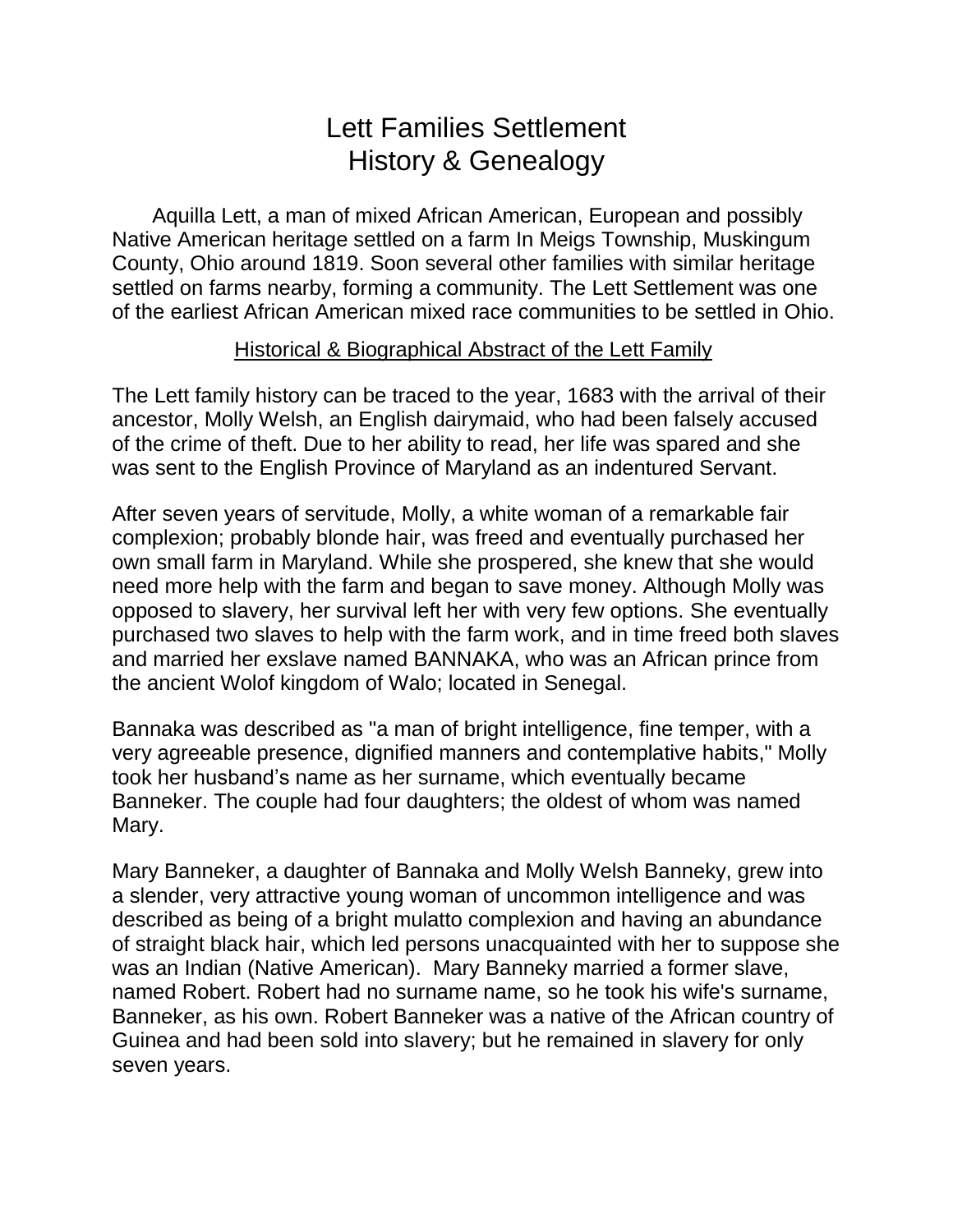Being unruly, Robert escaped and lived with the Indians. He was recaptured several times and was sold as a slave who must be chained. He was eventually purchased by a wealthy person who believed a man with such dignity should not be in bondage and Robert was freed.

Mary and Robert Bannaker became the parents of 5 children; 1 son and 4 daughters: Benjamin, Jemima, Julian, Minta and Molly. The only known documentation for Julian Banneker is from a Baltimore tax record that mentions her as "their crippled mulatto daughter".

Benjamin Banneker is the son of Robert and Mary Banneker was selfeducated mathematician and astronomer, who would become known as the first African American Man of Science. Among his credits are; building one of the first working wooden clocks built completely in the Colonies, the publication of 5 almanacs which were used to forecast tides, planting and harvesting schedules, medicinal treatments for colds and other ailments and locations of the stars used for navigation and the establishing of longitudes and latitudes for the purposes of building and corresponded with Thomas Jefferson, at that time Secretary of State, calling for Mr. Jefferson to use his position to address the issue of slavery.

James A. Guy, Sr., whose descendants would later marry into the Lett family, had seen Benjamin Banneker quite often and hade made his acquaintance. James stated that Banneker was a bookkeeper for the Ellicott family and often weighed James Guy's wheat and corn for him at Ellicott's Mills. James reported that when Benjamin Banneker was in public he addressed people as "thee" and "thou". He noted that Banneker was not a black man, but a "thorn" color; perhaps what could be described as a chocolate color. James said that Banneker had little to do with colored folks generally; perhaps he was too busy. James Guy used to laugh when he would hear the Letts talking about the dollars of Uncle "Ben (Benjamin Banneker). "Humph" James would say, "The ground was too poor to raise beans on."

Jemima Banneker the sister of Benjamin's Banneker married Samuel Lett in Baltimore County, Maryland in 1757. Samuel Lett whose real name was Delaney, was a farmer of English, Irish and Native American descent. When Samuel Delaney was very young, his mother - Mary, a white woman whose last name was Delaney, married a mulatto by the name of Zachariah Lett.

Based upon Baltimore County land and church records concerning Zachariah Lett, his wife's name was Margaret. At some point in time, Samuel Delaney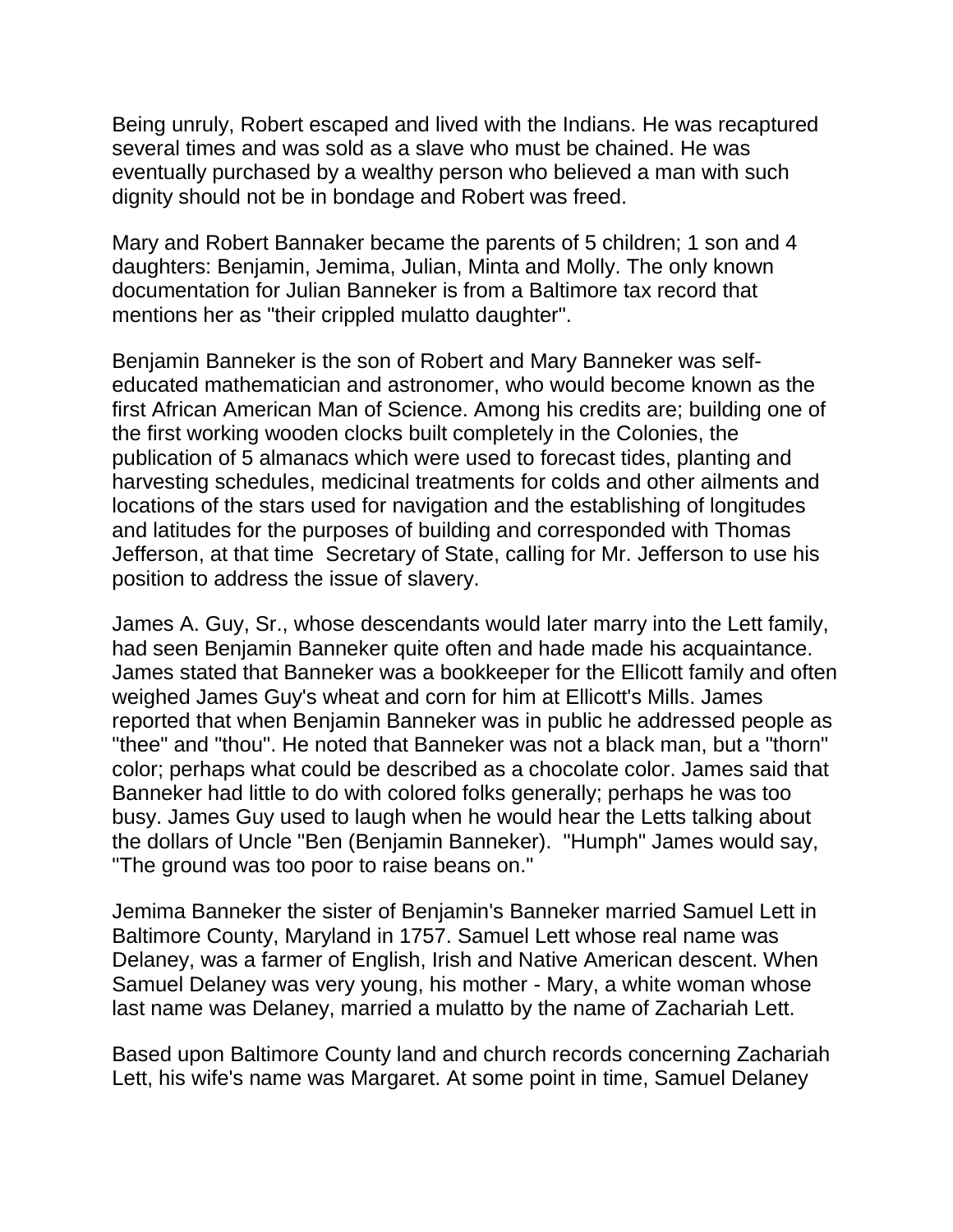took the last name of his step-father as his own and became known as Samuel Lett.

Samuel and Jemima Banneker Lett were known as people of good manners and indomitable energy, traits which they passed on to their children Samuel and Jemima had 9 children, 8 of whom lived to adulthood. Due to Samuel and Jemima being good students of the "Bible" in their day and time, all of their children were given biblical names; Aquilla (Latin) meaning Eagle; Meshach Samuel -(Hebrew)- meaning the Name of God; Elijah -(Hebrew)- meaning Jehovah is God; Mary "Mollie" -(Hebrew)- meaning Bitter; Keziah "Kizzie" pronounced Cassia - meaning Fragrant Tree resembling cinnamon; Peter - (Greek)- meaning Rock; and Benjamin -(Hebrew)- meaning Son of my right hand.

Information on Molly Welsh, Bannaka, Mary Bannekeer, Robert Banneker and Benjamin Banneker is taken form "A Sketch Of The Life Of Benjamin Banneker", from notes taken in 1836, "read" by J. Saurin Norris, before the Maryland Historical Society, (Thursday) October 5, 1854, from a Lett Family Article written by Charles Henry Lett, which is included in "Oak Grove - A Pioneer Community, Page 109 published in November 1983 and from "Baltimore County Families 1659 - 1759, written by Robert W. Barnes and published in 1989. Further information is taken from, The Life of Benjamin Banneker, by Silvio Bedini (Chapter I - Page 17 & Chapter 11- Page 25, published in 1972 from THE LIFE OF BENJAMIN BANNEKER - THE FIRST AFRICAN-AMERICAN MAN OF SCIENCE; (revised and expanded by Silvio A. Bedini and published 1999). Additional information is taken from oral history recorded and thereafter researched by George Simpson in the early 1900's. This oral history was passed on in manuscript form to Amanda Lett who in turn passed the documents on to Charles Henry Lett, son of Judson Lett and a descendent of Aquilla Lett Sr.

Early Marriages of the Lett Siblings: Lett - Cobbler Aquilla Lett Sr., b. 1758 Baltimore County Md. d. May 1, 1848 in Meigs Township, Muskingum County, Ohio; married Christina "Charity" Cobbler on Tuesday, September 27, 1787 in the Evangelical Lutheran Church in Frederick Md.. Christina was b. 1768 d. March 26, 1848 in Meigs Township, Muskingum County, Ohio. They had the following children:

- 1. Samuel b. 1788.
- 2. Elizabeth "Betsey" b.1789.
- 3. Abraham b. 1790.
- 4. Mary "Polly" b. circa 1800.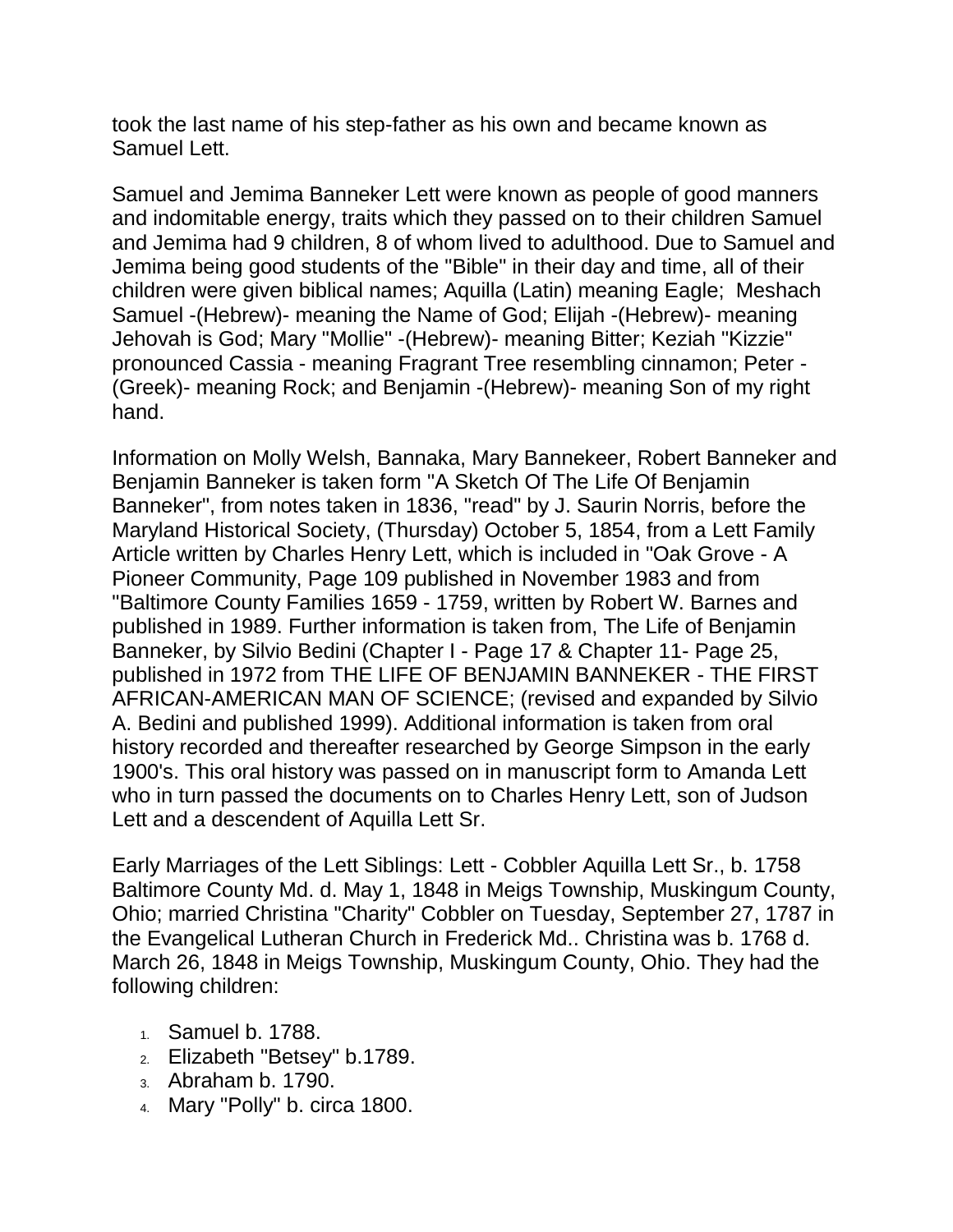- 5. Nancy b. 1801.
- 6. Susanna "Susan" b. 1802.
- $7.$  Peter b. circa 1803.
- 8. Aquilla Jr. b. 1805.
- 9. William, b. circa 1810.
- 10. James b. 1811.

Aqulla is the oldest son of Samuel and Jemima Banneker Lett. He owned a 79 acre farm in Meigs Township in the section referred to as the Lett Families Settlement:

Meshach Lett, b. circa 1760 in Baltimore County Md., d. March 15, 1848 in Meigs Township, Muskingum County, Ohio, . Meshach married several times: (1) Rosannah Cummmins (2) Amelinza Wallace (3) Susan Stewart (4) Mary Goins.

- 1. Rosannah Cummins (? circa 1818 in Ohio) were the parents of 3 known children, 2 sons and 1 daughter: Jemima born 1800. Neither of the sons has been identified. Rosannah Cummins died circa \_\_\_\_\_\_\_
- 2. Amelinza Wallace was married on Monday, May 21, 1821 in Harrison County, Ohio. Meshach and Amelinza were the parents of 2 known children, 2 sons - names unknown. After the death of Amelinza Wallace Lett circa
- 3. Susan Stewart (it is not known if they had any children or the date of death for wife Susan Stewart Lett).
- 4. Mary "Mollie" Goins a daughter of Jason Goins b.  $\qquad \qquad$  d. circa 1883 in Guernsey County, Ohio. Meshach and "Mollie" Goins Lett had no children. Upon the death of Meshach Lett, Mary "Mollie" Goins Lett married Benjamin Chandler Simpson on March 29, 1849 in Muskingum County, Ohio.

#### Lett - Beard:

Samuel Lett b. circa 1765 in Baltimore County, Md. d. between 1840 & 1850 near Cumberland, Guernsey County, Ohio. He married Esther Beard b.

\_\_\_\_\_\_\_ d. between 1840 & 1850 in Ohio. They were parents of 16 children 7 of whom have been identified by name:

- $1.$  Othias B. b. cica 1810, Mary b. circa 1814.
- 2. Elijah b. 1816.
- 3. Samuel b. 1818.
- 4. Margaret b. 1821.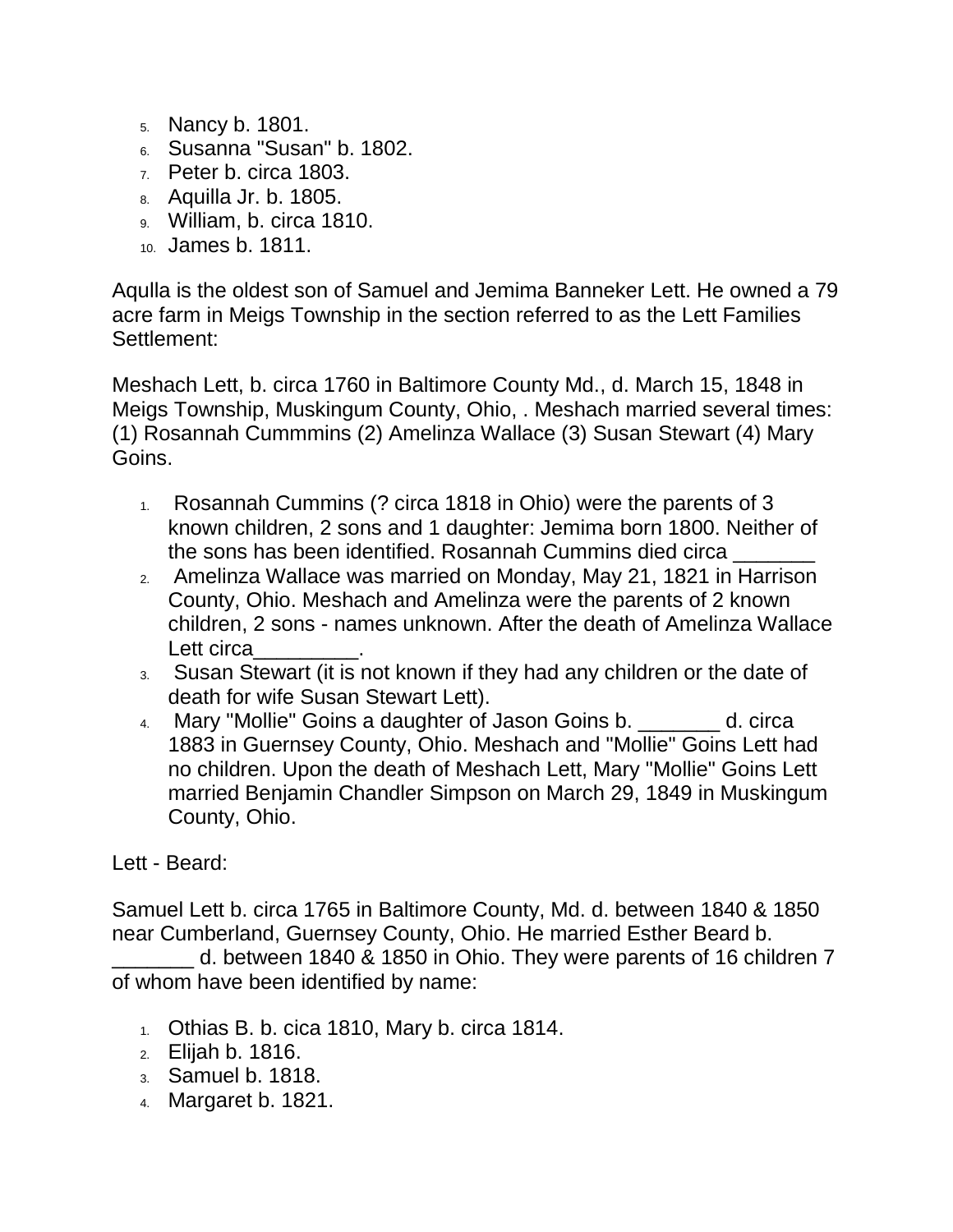- 5. Andrew b. 1828.
- 6. Aquilla b. Monday, January 12, 1829.

### Lett - Caliman:

Elijah Lett b. circa 1768 in Baltimore County, Md. d. 1854 in Meigs Township Muskingum County, Ohio. He married Elizabeth "Betsy" Caliman a daughter of Moses Caliman and Henrietta Perrill/Pearl on April 26, 1821 in Harrison County, Ohio. Betsy was b. 1792 in Frederick County Md., d. 1870 in Meigs Township, Muskingum County, Ohio. Elijah and "Betsy" had 5 known children:

- 1. Moses b. 1822.
- 2. Margaret b. 1824.
- 3. Othias b. October 15, 1829.
- 4. Hester b. 1830.
- 5. Emanuel b. March 1, 1834.

Lett - Lett:

Mary "Mollie" Lett b. circa 1775 in either Patapsco Upper Hundred of Baltimore County Md, or near Frederick Township, Frederick County Md. d. circa 1840 in Saltlick Township, Perry County Ohio, or in Meigs Township, Muskingum County, Ohio. She married Charles Lett b. \_\_\_\_\_\_\_ died 1836 in Morgan County Ohio. Charles and Mollie Lett had several children but their exact number and identities are not known.

#### Lett - Lett:

Keziah "Kizzie" Lett b. circa 1777 in vicinity of Frederick, Frederick County Md., d. circa 1860 in Hocking County, Ohio married Solomon F. Lett b

\_\_\_\_\_\_\_d. 1834 in Brooksfield Township, Morgan County, Ohio. They were the parents of 5 known children:

- 1. **Jemima b. circa 1801.**
- 2. Nancy b. circa 1803.
- 3. Joshua b. circa 1808.
- 4. Susanna b. circa 1810.
- 5. Mahala b. circa 1812.

Lett - Unknown: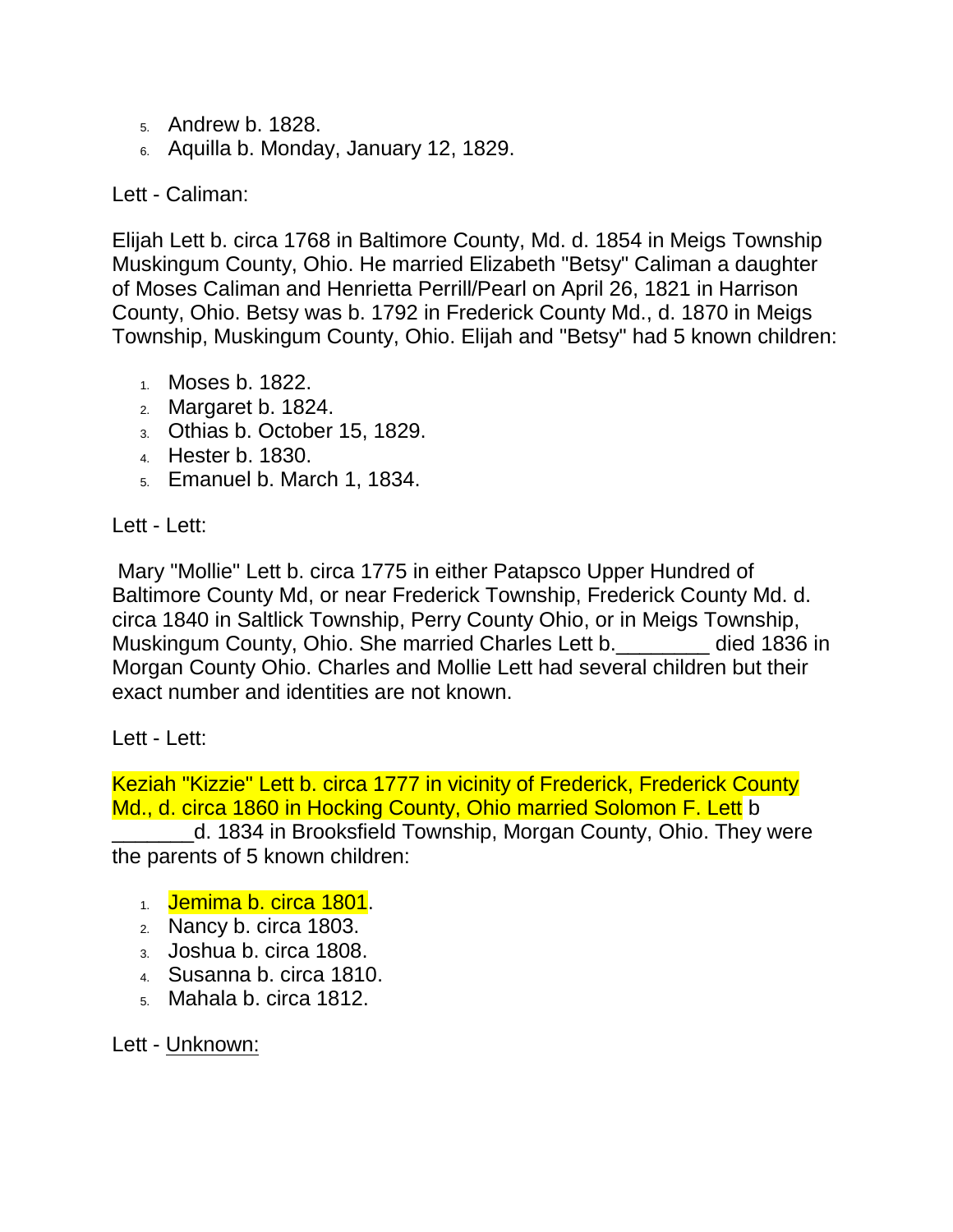Peter Lett b. circa 1791 d. \_\_\_\_\_\_\_\_\_ in the vicinity of Frederick, Frederick County, Md... Peter married a white woman, name unknown, in Pennsylvania around 1820. His wife died between 1838 & 1850. They were the parents of 10 known children:

- 1. Peter b. 1821.
- 2. Samuel b. 1821 or 1822.
- 3. Betsy b. 1824.
- 4. Mary A. b. 1825.
- 5. Margaret b. 1829.
- 6. Susan b. 1830.
- 7. Hiram b. 1833.
- 8. Sarah b. 1835.
- 9. Andrew b. 1838.

Lett - Caliman:

Benjamin Lett b. 1792 in the vicinity of Frederick, Frederick Country, Md. d. October 13 or 14 1847 in Muskingum County Ohio, Meigs Township. He married Mary "Polly" Caliman b. 1790 in Frederick County Md., d. August 3, 1866 in Muskingum County Ohio, Meigs Township. Polly Caliman was the daughter of Moses Caliman and Henrietta Perrill/Pearl Caliman. Benjamin and Polly were married on January 5, 1809 in Frederick County, Virginia. They were the parents of 12 children - 11 of which have been identified by name:

- 1. Solomon b. 1809.
- 2. Samuel b. 1814.
- 3. Emanuel b. 1815.
- 4. Elizabeth b. 1818.
- 5. Benjamin b. 1820.
- 6. William b. 1822.
- 7. Margaret b. 1825.
- 8. Moses b. 1828.
- 9. Thomas b. 1832.

Compiled from updated research submitted by Charles J. Weiker, Tuesday April 16, 1996. \* Charles J. Weiker is a 5th great grandson of Aquilla Lett Sr., and Christina Cobbler Lett and a 4th great-grandson of their daughter, Elizabeth "Betsey" Lett Stevens. Charles J. Weiker is also a 4th great grandson of Benjamin and Mary Polly Caliman Lett and a 3rd great grandson of their son, Solomon Lett.